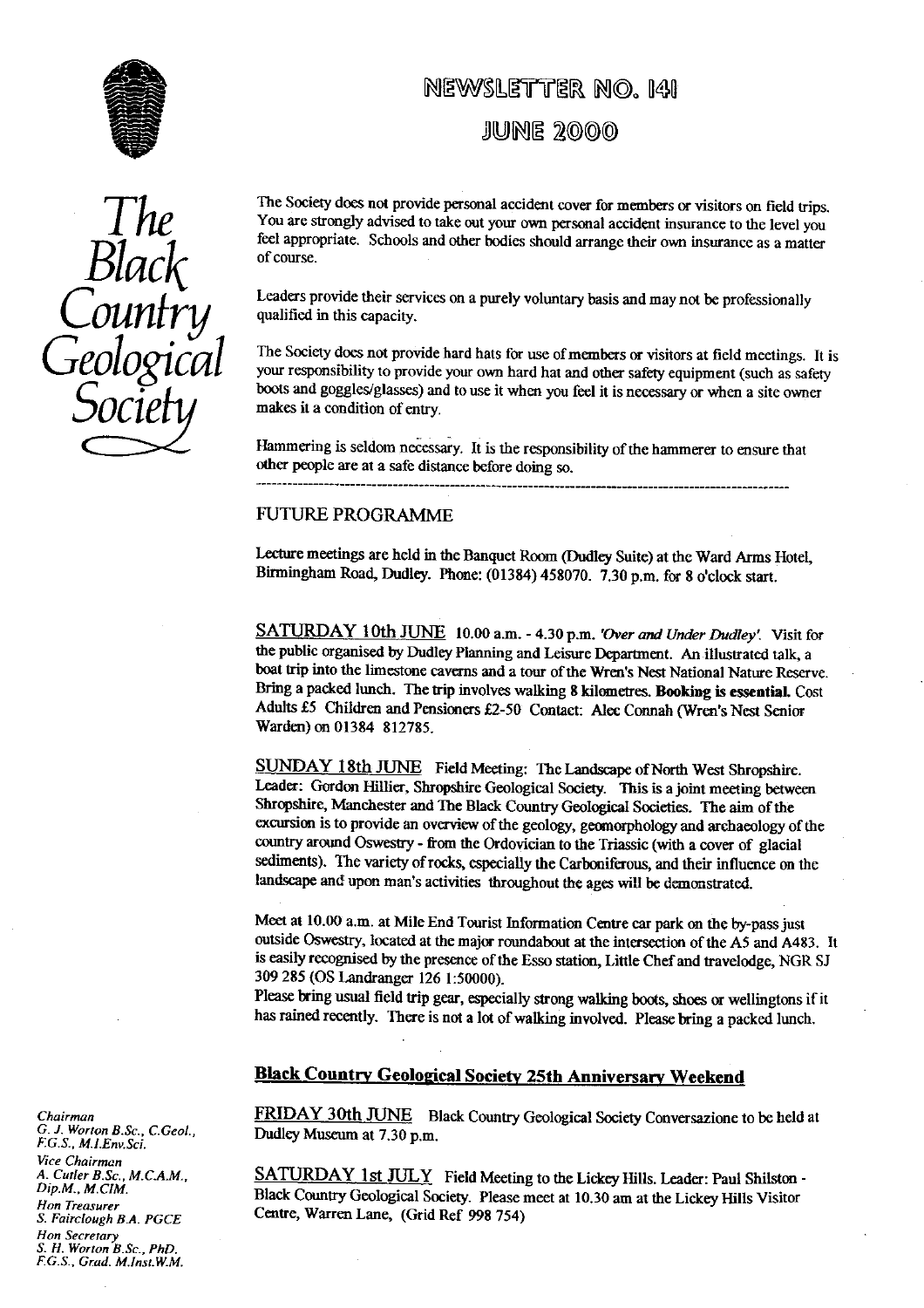Paul Shilston writes "The Lickey Hills provide an interesting group of geological exposures which also relate the physical features of hills and valleys to the underlying geology and include the Lickey Gorge, a glacial overflow channel. They also provide good view points to look at the general geology of the wider area.

Exposures visited will include the Lickey Quartzite (Ordovician) which forms the main body of the Lickey Hills, Keele Clay with sandstone beds (Upper Carboniferous) forming the low level area of the golf course, and also evidence of Cleat Breccia (Permian) and the Kidderminster Formation (formerly described as the Bunter Pebble beds) (Triassic). Finally we shall visit the celebrated unconformity at Rubery between Rubery Sandstone (Silurian) and Lickey Quartzite (Ordovician).

There will be a lunch stop at the Visitor Centre where there are picnic tables and a snack counter, alternatively at the nearby Poacher's Pocket' at the roundabout (GR 000759).

SUNDAY 2nd JULY Field Visit to Cotwali End. Meet at the Nature Centre off Catholic Lane, Sedgley at 10.O0am. Leaders: Alan Cutler and Graham Worton. Investigation of the geology of the Western Boundary Fault and the way it has disturbed the ground. Rocks from Silurian to the Upper Carboniferous will be seen. This is a morning only trip.

EXHIBITION: Tracking Dinosaurs 27th MAY TO 2nd SEPTEMBER at Dudley Museum We can learn a lot about the biology and behaviour of dinosaurs from their footprints. Did they walk on two legs or four? Did they hop like kangaroos or crawl through the prehistoric earth's sludge or slime? Were they sociable or solitary? This is a touring exhibition organised by the National Museums and Galleries of Wales.

SEPTEMBER Lecture to be arranged.

SATURDAY 23rd SEPTEMBER Walsall Local History Fair at Walsall Town Hall, Leicester Street, Walsall. Admission free.

EXHIBITION "The Rocks of Walsall" 3rd OCTOBER - 18th NOVEMBER in the access Gallery above Walsall Central Library in Lichfield Street, Walsall.

FRIDAY 13th OCTOBER - SUNDAY 15th OCTOBER History of Geology Group of the Geological Society. The Dudley Gathering: A Celebratory Event to Discuss and Relive Dudley's Role in the History of Geology.

Friday 13th October: Informal Gathering in Dudley Museum to view the historical Collection.

Saturday 14th October: 10.00 am - 4.00 pm. A series of talks at Dudley Museum. This will be followed by a visit to the Black Country Museum, a boat trip through the canal tunnels and the re-enactment of Murchison's talk underground. in darkness, followed by food and drink.

Sunday 15th October: Field visit to Wrens Nest.

The programme is subject to confirmation. Although this is not a BCGS event members are invited to attent if they wish. Further details and booking form should be in the August newsletter.

MONDAY 23rd OCTOBER "Volcano: Subaerial and Submarine Volcanic Phenomena" Dr P Floyd, Department of Earth Sciences, Keele University. This lecture will concentrate on subaeriai and submarine volcanic constructs produced by basaltic volcanism, as representative of the most common lava type. The global tectonic environment and the origin of basaltic volcanism will be briefly outlined to illustrate the differences between lava generation at spreading ridges (shallow mantle melting) and within lithospheric plates (deep plume-related melting). Examples from the Mid-Atlantic Ridge and recent research from the western Pacific Ocean will be used to illustrate the submarine environment, and the Hawaiian Isles for the subaerial environment. Also a look at basaltic volcanism on our closest planetary neighbours (Venus and Mars) as well as on the Jovian satellite Jo.

MONDAY 27th NOVEMBER "A Comparison of the mass extinction events at the end of the Cretaceous, Permian and Triassic periods". Professor A Hallam, University of Birmingham School of Earth Sciences.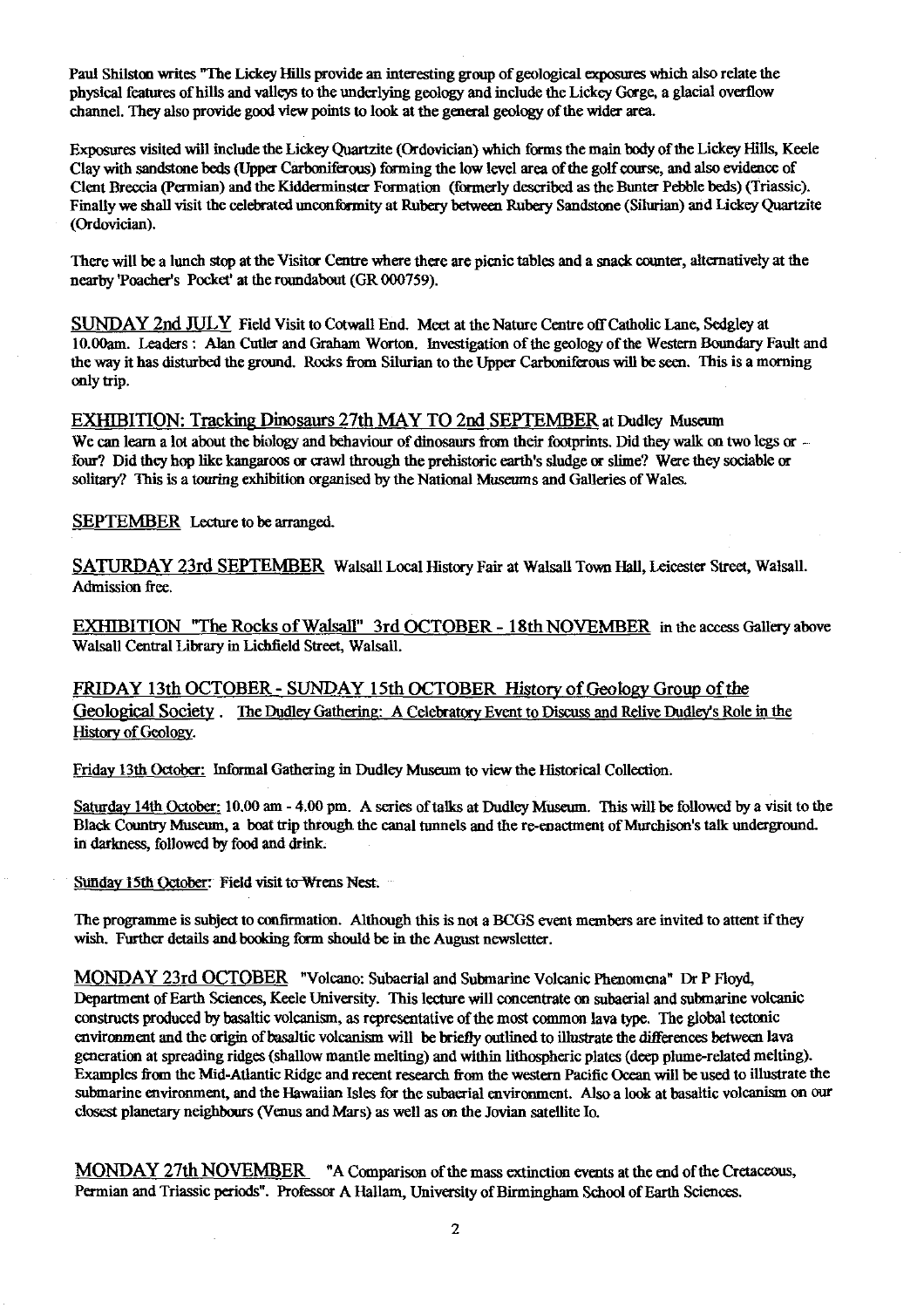MONDAY 4th DECEMBER Mini-lectures and Specimens A chance for members to bring along a few transparencies and/or specimens and talk about them.

MONDAY 29th JANUARY 2001 "Little Geophysics - looking at the top 100 metres" Dr I A Hill, Department of Geology, University of Leicester. The lecture is concerned with the common ground of engineering, archaeological, environmental and geological geophysics in the depth range 0.5 to 50 metres.

MONDAY 26th FEBRUARY 2001 Quaternary Topics Dr D. H. Keen, Department of Geography ,Coventry **University** 

MONDAY 26th MARCH "Bringing Dinosaurs to Life" John Martin, Managing Curator, Leicester City Museum

MONDAY 23rd APRIL "A Walk across the Mid Atlantic Ridge: A geological Guide to Iceland." P F Regan, Division of Earth Sciences, University of Derby

MONDAY 21st MAY " The Geology of Eastern Europe" Dr Jan Zalasiewicz, Department of Geology, University of Leicester

# **EDITORIAL**

I've just returned from a geological field class on the Isle of Skye run by the University of Nottingham Continuing Education Department and was told of many of our members who had attended courses with the tutor, (and impressed him by their knowledge!). You do keep your activities secret! Over many years I've been on geological field courses. run by the Universities of Liverpool, Leicester and Aberdeen. It is disappointing to hear that, largely due to changes. in government funding, many of these courses are likely to disappear. I've heard of a number of universities which are to stop running these part time recreational residential courses and to concentrate their efforts on part time degrees instead.. Our lives will be impoverished by the loss. Don't miss out! Support these courses while they are still available.

## **REPORTS**

Lecture: Caledonian Appalachians: Ocean Closure and Links with the British Isles. Dr J A Winchester - University of Keele 28th February 2000.

Dr. Winchester began by briefly outlining the background and basis of his lecture. He said that the Appalachians have many similarities with the Caledonides of the British Isles. *They* are part of the same mountain belt that formed about 400 Ma ago, which was broken much later during the opening of the Atlantic Ocean. The earlier ocean that closed at the time of the formation of the Appalachian-Caledonide mountain belt (or orogen) with the collision of Laurentia (approximately North America) and "Avalonia" (a continental fragment derived from the southern continent Gondwanaland) is generally called the Iapetus Ocean. Ocean closure can happen when ocean crust is subducted either beneath continental crust (as is happening along the Pacific coast of South America) or beneath oceanic crust formed in back-arc basins (as where the Pacific Plate subducts beneath the Japanese are and its back-arc basin, the Sea of Japan). Extensive mapping over many years has shown that the Appalachians consist of several zones representing different tectonic environments, and these are well seen in the Atlantic. Provinces of Canada, especially in Newfoundland and New Brunswick.

Dr. Winchester then began describing the geology and geochemistry of the zones. Starting in SE Newfoundland on the Avalon Peninsula (after which Avalonia was named) he explained that rocks typical of Avalonia could be seen there. These comprise volcanic and sedimentary rocks of late Precambrian age similar in age and composition to those of the Uriconian and Longmyndian groups of Central England. Moving west, the next zone (the Gander Zone) comprises Cambrian metamorphosed marine clastic sediments deposited on the continental margin of Avalonia. Further west, marking the junction with the Dunnage Zone, the Gander River Ultramatic Belt (abbreviated as GRUB) comprises fragments of late Cambrian ophiolites (pieces of ocean crust) 500 Ma old and containing layers of podiform chromite, thrust on top of the Gander Zone. In southern Newfoundland, by the Bay d`Espoir, the same boundary is marked by extensive mylonitization up to 1 km thick, suggesting a huge amount of movement. The Dunnage Zone, forming the centre of the orogen, is divided into two subzones: the Notre Dame Subzone to the NW and the Exploits Subzone to the SE. The latter contains spectacular melanges, jumbled masses of rocks including huge blocks of mainly basalts and pillow lavas, that have been mashed up in zones of overthrusting. Some of these blocks are up to 1 km across: the basalts have a composition similar to present day ocean crust and appear to have formed parts of Ordovician ophiolites about 460 Ma old.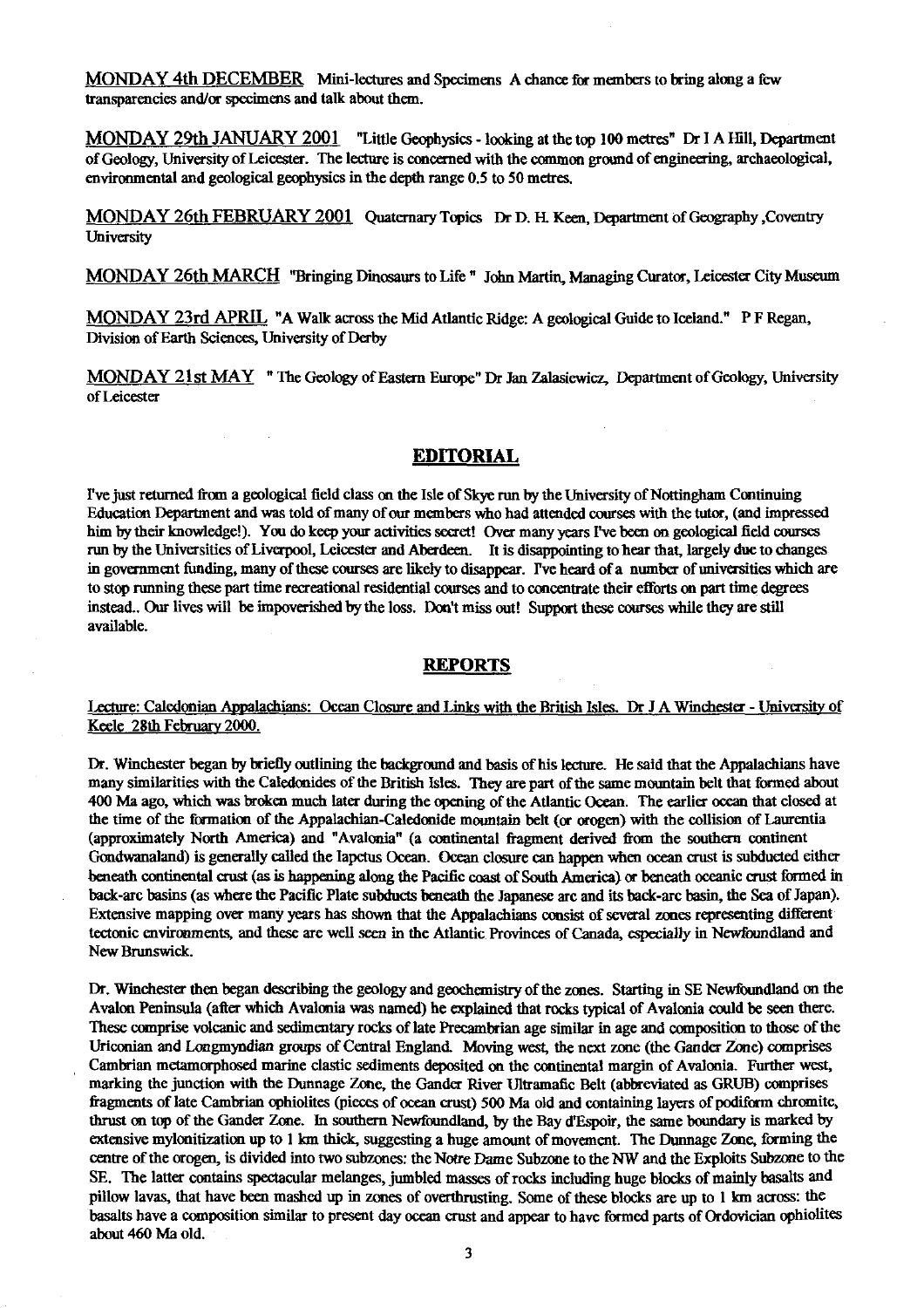Moving to the NW side of the orogen, on the west coast of Newfoundland the Humber Zone contains late Precambrian metamorphosed sedimentary rocks deposited on the the opposing continental margin, that of Laurentia. They are overthrust by well-preserved early Ordovician ophiolites between 480-490 Ma old, which have been worked for copper. These ophiolites are overlain by mixed sedimentary and volcanic rocks of the Notre Dame Subzone of the Dunnage zone, which, by their chemistry were formed in both arc and backarc settings. All these ophiolites are too young to be original Iapetus ocean crust, as Iapetus opened between 600-585 Ma ago: hence they are best interpreted as relics of oceanic back-arc basins developed as the main ocean floor was subducted, analogous to those in the western Pacific at the present day. The suture line along which the Iapetus Ocean was closed, which contains few ophiolites, is marked by the Red Indian Lake Line, the division between the Notre Dame and Exploits subzones, being a boundary between rocks containing the distinctive faunas of Laurentia to the NW, and those of Avalonia to the SE. In Newfoundland, therefore, closure of Iapetus was accompanied by formation of three successive arc-backarc systems: the Gander are (500 Ma) and Exploits arc (460 Ma) on the Avalonian side, and the Notre Dame arc, often called the Taconic arc in mainland North America, (490-480 Ma) on the Laurentian side.

In northern New Brunswick, in the Miramichi inlier, in a complex area which has undergone five separate episodes of deformation, geochemical analysis has helped to distinguish several different basalt suites, overlying thick and mylonitized felsic volcaniclastic rocks. These volcanic rocks, dated at 460 Ma, are the equivalent of the Exploits arc-backarc system in Newfoundland. Evidence of subduction is provided by extensive blueschists, rocks that had been metamorphosed at low temperatu<sup>r</sup>es and high pressures. The geochemistry of the basalts showed that most were erupted in a broad backarc basin, with the composition of those to the NW becoming progressively more like those of **an** island arc. **This** shows that subduction w**as** towards the SE at the time the backarc basin formed.

Dr. Winchester next moved across the Atlantic to look at how this pattern is reflected in the British Isles. The zones in Newfoundland can be traced into the British Isles, and portions of both the former continents that were separated by the Iapetus O**ce**an can be found in the UK. Laurentia is represented by the ancient rocks of far north-western Scotland, while the Scottish Highlands and NW Ireland comprise late Precambrian metasedimentary rocks analogous to the Humber Zone of Newfoundland. Ophiolitic and volcanic rocks of South Mayo in Ireland, and at Ballantrac in SW Scotland, dated at 490 Ma are analogous to the Notre DamelTaconic arc-backarc system in Newfoundland, while the Iapetus Suture, which bisects Ireland and approximately follows the Anglo-Scottish border across Britain, marks the same faunal divide as the Red Indian Lake Line in Newfoundland. Avalonia is represented by the late Precambrian rocks of Central England and South Wales, while the earliest Ordovician arc-related volcanism in mid and south Wales may be equivalent to the Gander arc system of Newfoundland. Cambrian turbidites similar to those in the Gander zone are found near Bray in SE Ireland. Further NW, the middle Ordovician andesite-dominated Borrowdale volcanic rocks of the Lake District and contemporary back-arc volcanism, represented by the bimodal rhyolite-basalt association formed in the basins of North Wales and Leinster, are analogous to the Exploits subzone of Newfoundland. In the British Isles however, unlike in Newfoundland, this back-arc extension did not produce a basin floored by oceanic basalts.

Dr. Winchester concluded by giving a brief outline of how the closure of Iapetus and the subsequent formation of the Appalachian-Caledonide mountain chain proceeded. Combining the information from Atlantic Canada and the British Isles, closure of the Iapetus Ocean appears to have happened in stages: 1) subduction beneath the Avalonian margin at **500** Ma (Gander arc); 2) subduction also beneath the Laurentian margin at 490-480 Ma (Notre Dame or Taconic arc); 3) renewed subduction beneath the Avalonian margin (Exploits arc) eventually led to collision of opposing are systems around 440 Ma and subsequent closure of all backarc basins. Mountain building had finished by 400 Ma.

As a final comment, Dr. **Winchester** finished his lecture by explaining that Avalonia is thought to have rifted away from the edge of Gondwanaland from a position near to the Guyana massif of South America. So it emerges that the Precambrian rocks of Central England were formed on an outlying part of South America. The rifting was probably a result of the Gondwanaland continental margin overriding an oceanic spreading centre, assisted perhaps by the presence of a mantle plume, in a situation approximately analogous to the present opening of the Gulf of California in Mexico. Evidence for the existence of this mantle plume during the early Ordovician is being provided by current work on the distinctive geochemistry of basalts now found in the Bohemian Massif of Central Europe, the Massif Central of **France** and NW Spain.

Adam Stinton

# Lecture: 300 Years of remarkable History of Geology In and Around the Potteries, 27th March 2000 Dr Hugh Torrens **Department of Earth Sciences, University of Keele**

Dr Torrens, in his inimitable way, gave a lively, passionate and often controversial talk on the histo**ry** of geology in the North Staffordshire Coalfield and its impact on other sciences and technology both locally and nationally. The Six Towns of the Potteries lay on the coalfield and exploited the coal, iron ore, clay and oil f**ou**nd in the coal measures.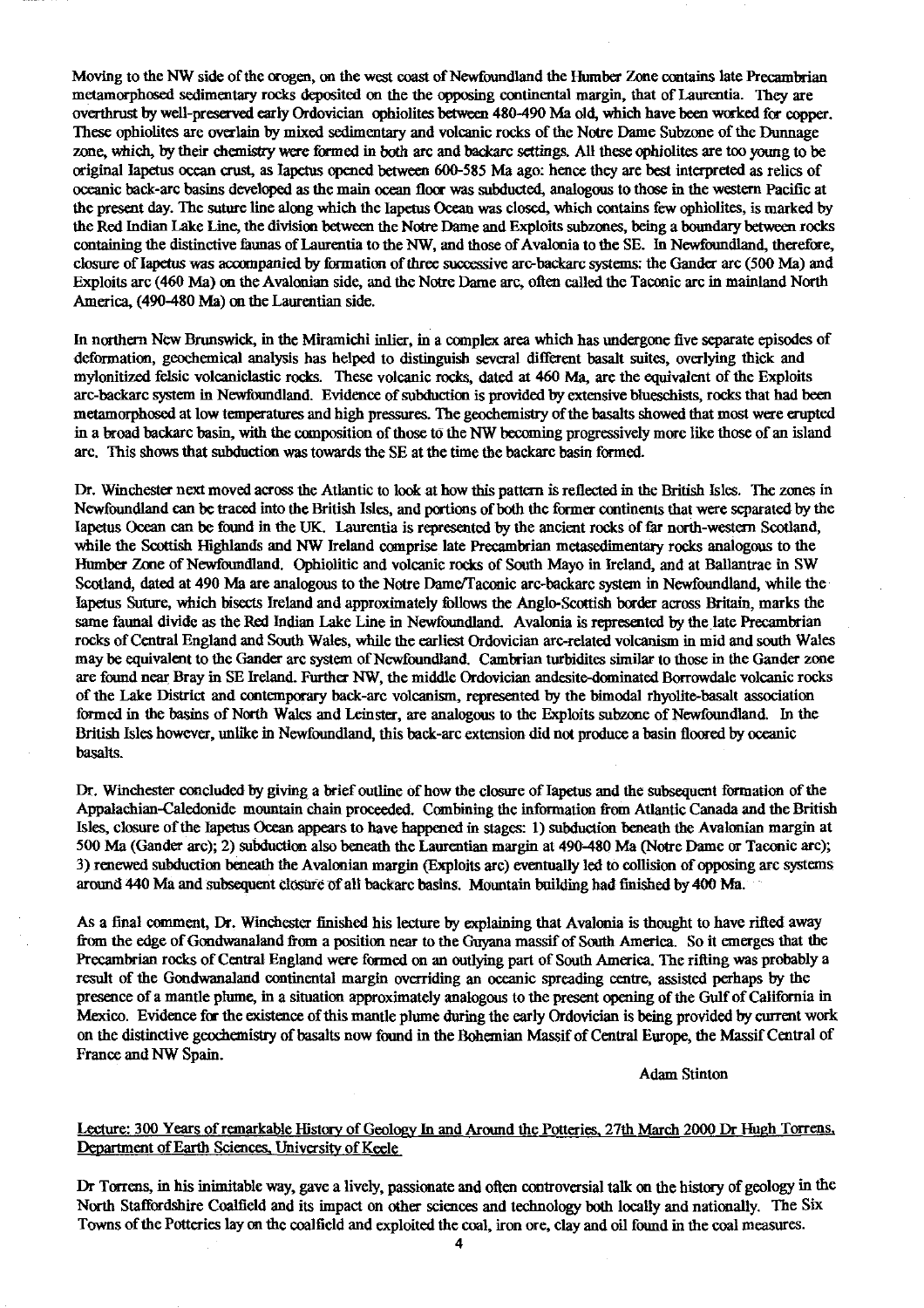The area has been studied from the 17th century. In 1686 Robert Plot wrote a natural History of Staffordshire which included a discussion on stratification and dip of the coal seams. The book was illustrated with etchings of fossils and crystals drawn with such accuracy that modern geologists are able to identify them all. Erasmus Darwin (1731-1802) the great polymath and grandfather of Charles Darwin, lived in Lichfield. He was a member of the Lunar Society, founded in Birmingham in 1765, which encouraged all types of scientific studies. Erasmus Darwin had geological interests and studied oil, coal and strata in Staffordshire. He drew a famous Section of the Earth, with a a central core of granite, volcanoes and stratified rocks.

Josiah Wedgewood., a contemporary of Erasmus Darwin, realised that a knowledge of Geology could lead to the discovery of new sources of clays and other materials to improve his ceramic pots. He even went to Australia only a few years after it was discovered in an attempt to find new materials. James Brindley, a Staffordshire man, was the leading canal engineer in the country in the late 18th century. The evidence derived from cuttings made for canals greatly improved the understanding of stratification of rocks. During the construction of a one and a half mile long tunnel in Staffordshire in the 1760s, Brindley came across fossil remains of a large ribbed creature. He described the finding to Erasmus Darwin who considered that "it had the back of a camel and other features of a Patagonian ox"!! William Smith, another canal engineer, constructed the Newcastle canal which required excavation to a depth of 20 ft. Smith compared the sections here and elsewhere and used fossils to develop sequences. He can be regarded as the father of mineral exploration. John Farcy, a pupil of Smith, wrote a "Description of the Geology of Derbyshire" in 1811 and produced a Mineral Survey Map of 1815.

Other influential, but little known, geologists working in Staffordshire were Joseph Dukes, Robert Garner (who founded the North Staffs Field Club *which is* still in existence) and John Ward who visited all the mines collecting and recording fossils which were published in a catalogue of 1890.

Many of the coal seams in the Potteries have oil in them. The oil was exploited by Walker Brothers (now Century Oils). The Corbridge Oil Works, started in 1874, was the first oil refinery in Britain, producing 5 tons of processed oil per week. Lord Cadman, from Silverdale, must have known about the oil mixed with the coal seams. He became an Inspector of Mines in Scotland and in the First World War was appointed Fuel Oil Advisor to the Admiralty which was aware of the potential of oil to Naval Warfare. After the war, Cadman taught oil technology and in 1923 became a Director of Anglo-Persian Oil, the forerunner of BP.

He died in 1941 and is buried in Silverdale, though his grave has been vandalised and he is largely forgotten. Dr Torrens has tracked down the Cadman Archives in the University of Laramie, Wyoming. The contribution of practical men to geology is largely unrecognised: the practical men did it and are forgotten, the academics wrote about it and are remembered. Dr Torrens concluded his stimulating talk with a plea for more geology to be taught in schools and colleges. Apart from its own interest and value, it can be used to introduce students to other science and technology subjects.

In the autumn this year , the History of Geology group of the Geologists' Association will be holding its meeting in Dudley and Dr Torrens will be talking about James Ryan of Dudley, 1770-1847, another practical man whose achievements are little known. BCGS Members are invited to the Lecture.

John R. Brown

#### Lecture: Military Geology in the Middle East by Dr Frank Moseley. Monday 17th April 2000.

This engaging lecture described the activities of geologists in the Middle East during and after the last War, in providing the British Army with supplies of drinking water. This was particularly important when operating in the desert conditions of Egypt and Libya and also in Saudi Arabia.

First Dr Moseley outlined some of the wartime geological activities of Dr Fred Shotton (later Professor Shotton of Birmingham University) with whom he worked. At one time Dr Shotton was Chief Geologist to the forces in North Africa, charged with obtaining vital supplies of fresh water in what was virtually desert terrain. Then Shotton was transferred back to Britain to prepare for the D-Day landings and the following campaign. An important need was to identify beaches where the ground was firm enough to support tanks and heavy equipment, and to separate them from beaches with soft sand and underlying peat. Trials were made during covert visits at night and on one occasion the soil auger they were using was somehow left behind on the beach. Fearing that if the Germans found the auger they would suspect it was the location of a planned landing, there was a proposal to drop many other augers at points along the coast to confuse the enemy. Dr Moseley did not say if this plan was carried out!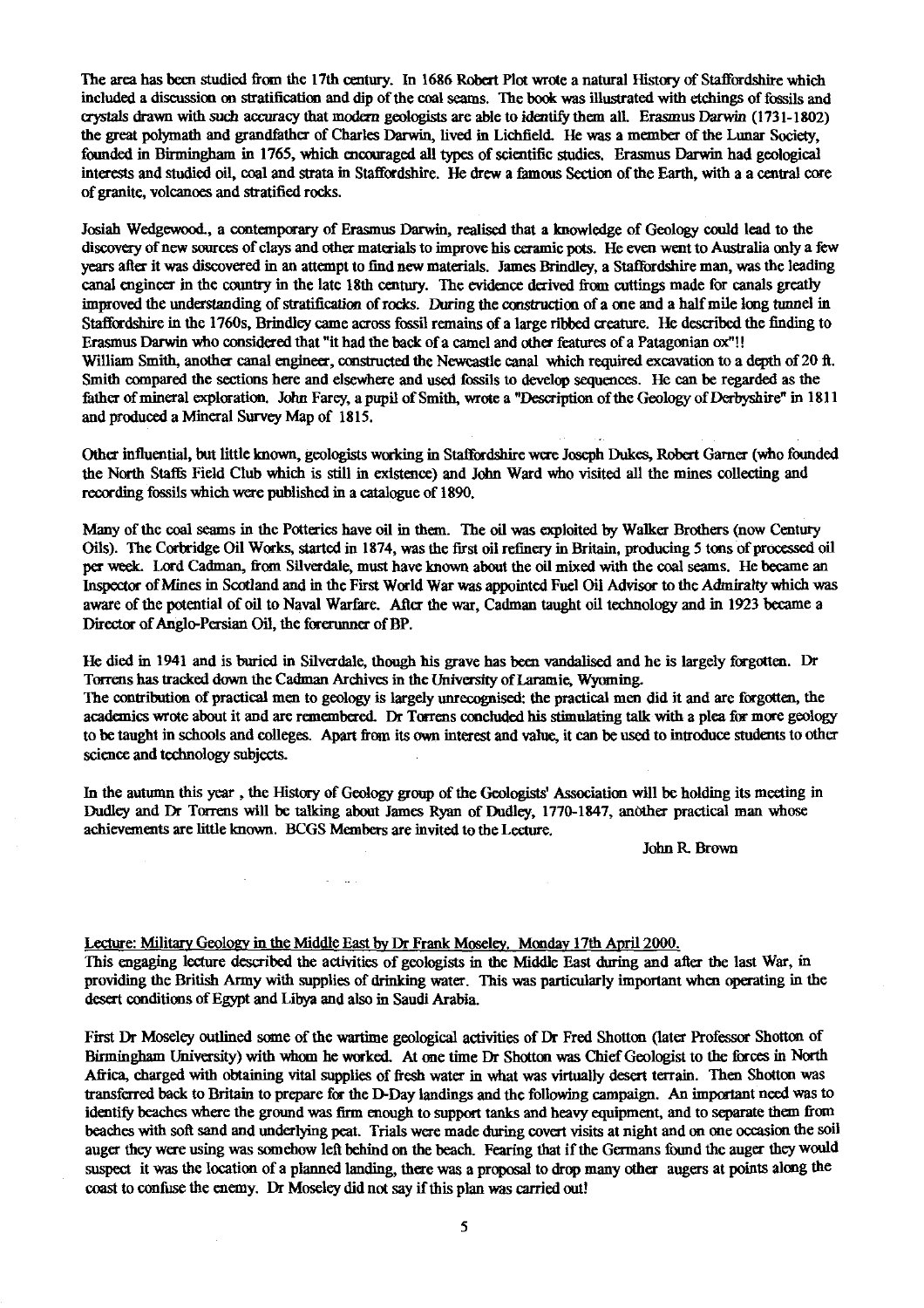Then the speaker turned to his own geological activities in the Army Reserve. Shotton had suggested that he join the Army Reserve as a geologist, and Dr Moseley found this a good idea as he could combine interesting geological work with all-expenses-paid travel to exotic locations. His work was particularly to find supplies of drinking water for the British Army based in Libya and also in South Arabia (now Yemen and South Yemen). L<sup>i</sup> bya in the 1960s was a monarchy under King Idris, friendly to Britain, and the Libyan desert was used by the British Army for manoeuvres and training. The British Army were also involved in Yemen in the days before Yemen's independence.

#### Finding water in Libya

The Army was based near the Mediterranean coast and in this area the water table, derived from the very occasional rainfall, was at sea level but very salty. At first they tried drilling boreholes but *they* found only a thin skim of fresh water on top of the large depth of salt water, so they had to try something else. Eventually they came up with the answer - to make a horizontal trench along the edge of a wadi at the level of the fresh water and let the fresh water percolate into it. Some of the trenches were up to I kilometre in length, at a level of about 3 metres below the land surface, and could deliver about 600 gallons per hour.

Another source was the coastal sand dimes which held water in their sandy base levels. Trial bore holes were drilled at many points to find out the level and contour of the water table and then horizontal trenches were dugto collect the fresh water. These trenches were interconnected to form a series of collecting galleries running to a concrete sump. Dr Moseley pointed out that the Romans, 2000 years earlier, had had the same problem! The Romans excavated cisterns under the surface caicrete layer, plastered than to make them water tight, and let the fresh water percolate into them. During the War air crews could locate them by the spoil heaps resulting from the excavation and so obtained vital water in remote places from those old Roman wells.

#### Finding water in the Yemen

Water is so important to the Arabs that Arabic has some 50 words to describe water - much as Eskimos have many words for different type of snow, but no word just for 'snow'

Dr Moseley described a number of Yemeni sites where they found water supplies, in particular at Dhala, Bayhahn and Ataq, all remote places with minimal rainfall. As geologists they had to interpret the geology before they could start looking for water. They mapped much of it from the air, taking stereo photos at 1:10,000 scale , and it was surprising how effective this was in showing up the general stratigraphy. Then they had to use their ingenuity to identify likely aquifers and these could be

- \* a pyroclastic breccia as the aquifer, crossed by a dyke which formed an underground dam. A borehole drilled at this point gave a good regular supply.
- \* an old well 20 metres deep in basalt lava with a 1 metre depth of water at the bottom. The only problem here was that frogs liked it too and had taken over!
- \* gravel deposits between parallel rock ridges which received rainfall percolating down through the limestone beds. An underlying schist basement prevented the ground water draining away.
- \* wadis, which are water channels formed by flash floods, often directed rainfall into potential aquifers. If there were impervious strata in the right place underlying the aquifer (and the challenge to the geologist was to find them), then the underground water might be stored and so could be used as a source.

#### Conclusion

This most interesting talk combined geology with tales of high adventure. Dr Moseley made light of the difficulties and hardships of working in the desert but we were all impressed by the story be had to tell. We are very grateful that he came to share his adventures with us.

Paul Shilston

# **CONSERVATION COLUMN**

The new century has begun with a flurry of geological conservation activity. The recently formed UKRIGS assembly has initiated a series of regional meetings for so called 'second-tier sites' (RIGS/SINC sites) which have no statutory protection, the Geological Conservation Review series of publications relating to statutory sites (NNR's, SSSIs etc.) has been relaunched, and a number of hands-on projects have come to fruition. The BCGS is in the thick of things as usual!

#### HAY HEAD GEOLOGICAL TRAIL OPENS

I am delighted to announce that the Hay Head Geological Trail is now officially open. A small party of 20 or so 'Christened' the trail on the 6th May. The feedback is that the exposures and interpretive signs, footpaths steps and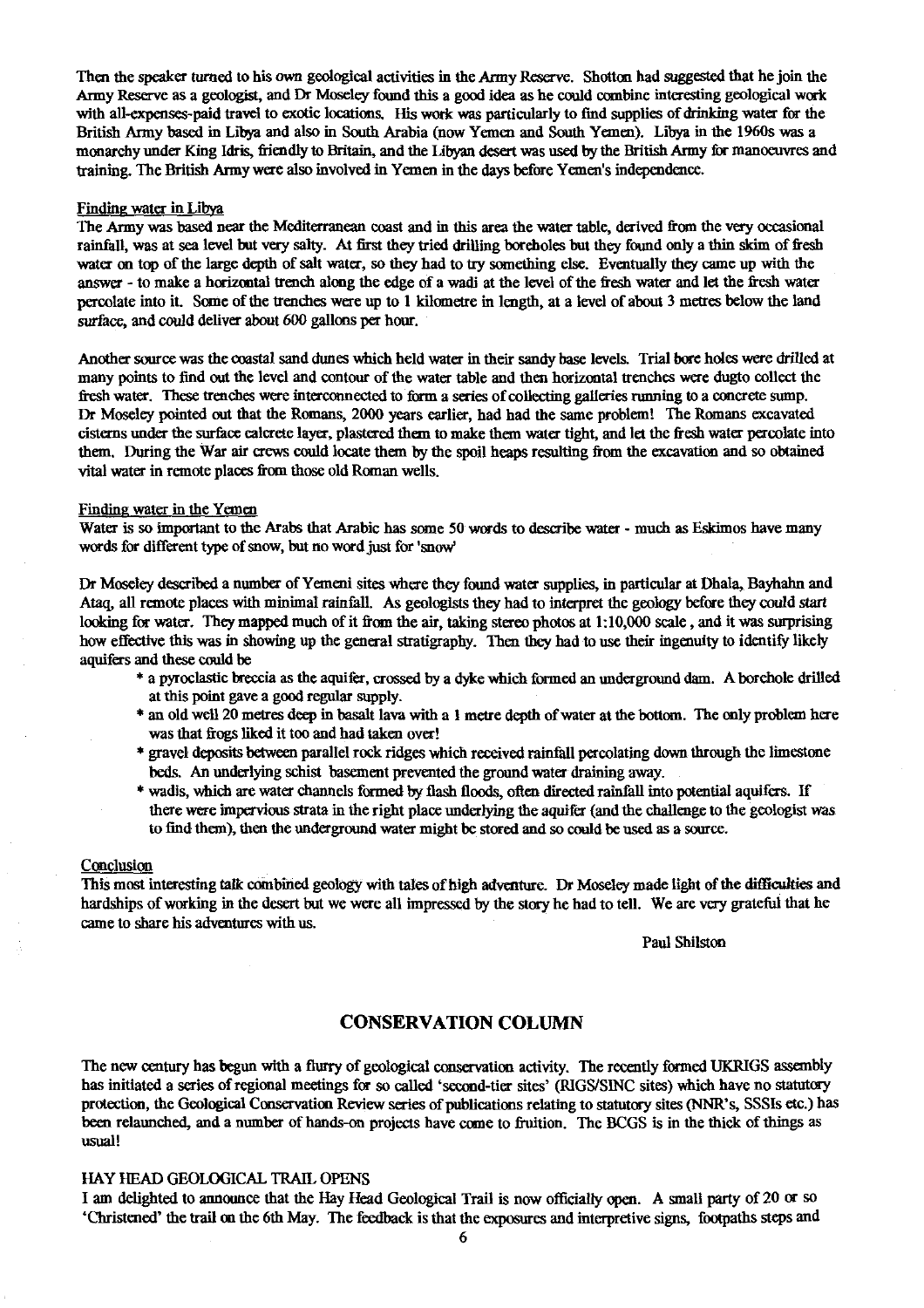other access works make for a wonderful rocky ramble in Walsall. Information is being sent to the Heritage Lottery fund about the success of the project and we look forward to organising the first trip to the site for the BCGS in the very near future. I hope this will be the first of many such projects. If you have a spare few hours *why* not go and see it for yourself.

#### DUDLEY TOWN TRAIL PLANNED

The walks that Eric Robinson and Paul Shilston have guided around the building stones of the town centre at Dudley have always been received with enthusiasm at the various Rock and Fossil fairs. In response to this we are planning to write and publish a leaflet **or** brochure on the geology of the town centre landscape and structures. If anyone has any information on the sources of stone used **in the town, how it was worked, old** *photographs* etc, we would love to hear from them It is likely that the guide will be launched at the Rock and Fossil Fair in September 2001.

#### WOLVERHAMPTONS GEOLOGICAL SITES UPGRADED

Following on from the review of the geological SINCs (Sites of Importance for Nature Conservation) that Alan Cutler and I undertook for Dudley MBC to get them protected under the UDP (Unitary Development Plan), Wolverhampton MBC asked us to look at six sites in their area. We can report that all of these were of sufficient importance to merit a recommendation that they become SINCs under the UDP. This was on the basis of their uniqueness, or their existence as the best example of their type in the borough. Some of the sites (as in the case of Stafford Road Cutting, given as Black Country site No 6 at the end of this newsletter) offer an exposure of rock types which contrast slightly with rocks of the same age observed in neighbouring boroughs. It is likely that boroughs such as Wolverhampton have other exposures that need to be found, logged and assessed. So please keep a look out and let us know of any outcrops in your area, or join us in getting them recorded.

## BLACK COUNTRY GEOLOGICAL SOCIETY"S GEOLOGICAL COLLECTION

As you know Dudley Museum now has additional space to begin developing the collections thanks to a basement refit last year. I am now in a position to begin taking in material. As discussed in previous newsletters, it would be great if we could set up a BCGS collection so that we can give something of permanent worth to future generations. This should ideally be high quality material that is well documented such that it really adds to the overall value and importance of the collections at the museum. However, this material will also farm part of an historic archive of BCGS activities in our time and in this respect all specimens will be considered. So, if you have been wondering what to do with all the stuff you've collected and you fancy being immortalised in association with an altruistic scientific and cultural endeavour, why not donate something to the BCGS Collection at Dudley Museum?.

#### THIRD UK RIGS NATIONAL CONFERENCE

The next National RIGS conference will be held *in the* Lake District this year at Newton Rigg, Penrith, Cumbria between Wednesday 30th August and Saturday 2nd September. The title is 'Geoconservation in Action', the programme centres on case studies, trails and websites. Further details are expected in due course and the programme is currently available from me, Graham Worton or the Newsletter editor.

Graham Worton

#### **NEWS IN BRIEF**

Welcome to new members Kevin Lander - Alveley Richard Lewis - Kings Heath

Catherine Eales has sent me a copy of the Circular of the East Midlands Geological Society which contains an extensive list of Field trips and /Lectures taking place this summer and organised by the East Midlands Geological Society, the Geological Association, Hull, Cumberland, North Staffs, and the Yorkshire Geological Societies. The list is much too long for me to publish but details can be obtained from Catherine or from me, Kate Ashcroft.

**Editor Hon. Secretary**<br> **K. M. Ashcroft Example 2008 Hon. Secretary** K. M. Ashcroft Dr Sarah Worton, 2008. Example 2008. Dr Sarah Worton, 2008. Dr Sarah Worton, 2008. Dr Sarah Worton, 2008. Dr Sarah Worton, 2008. Dr Sarah Worton, 2008. Dr Sarah Worton, 2008. Dr Sarah Worton, 2008. Dr Sarah Sutton Coldfield<br>B75 5NB

**Web site:** <http://www.bcgs.org.uk> 7

158 Oakham Road,<br>Oldbary West Midlands B69 IQQ Tel. 0121 308 6783 Tel 01384 235946